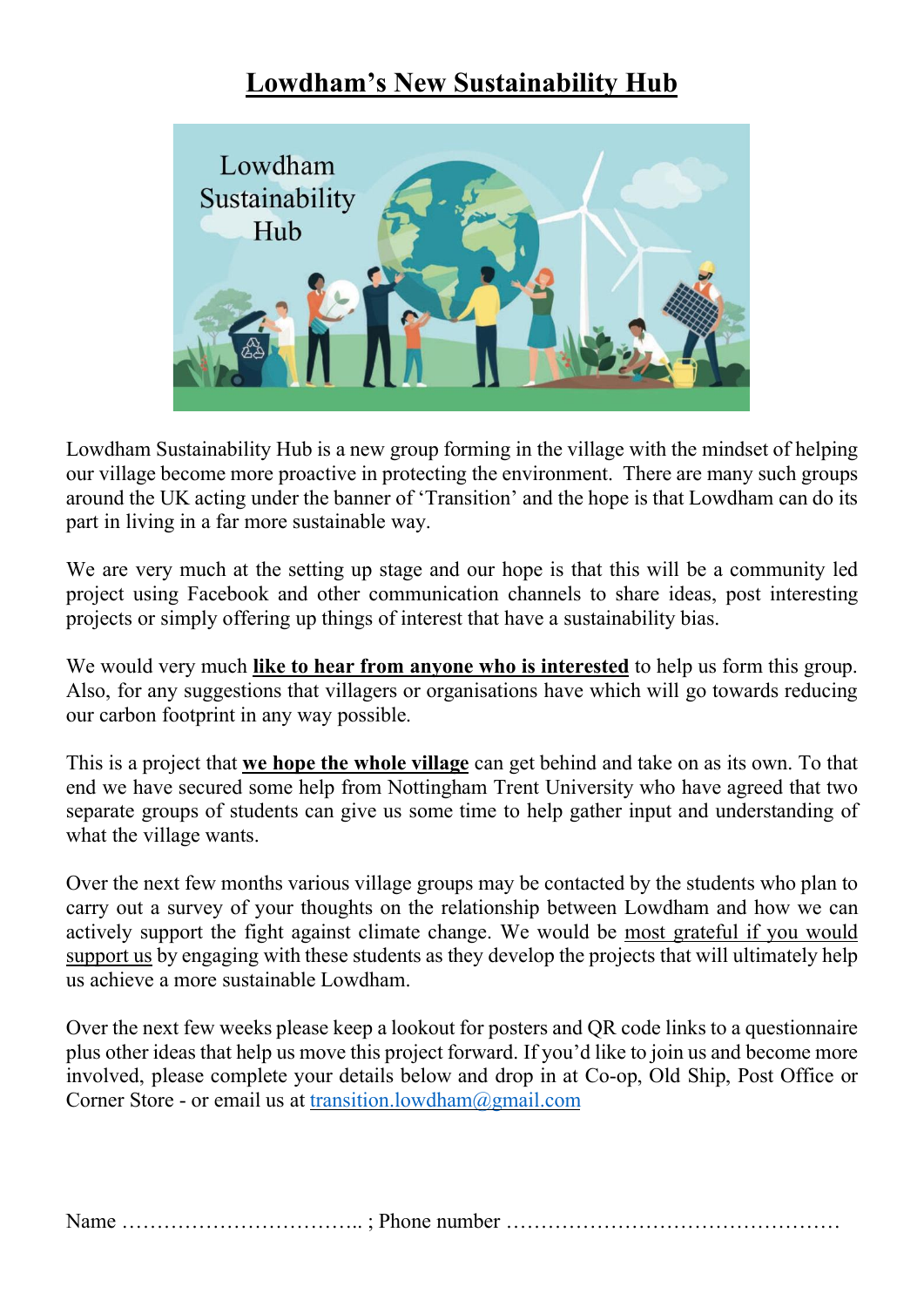

# Lowdham Sustainability Hub

PLEASE SUPPORT US BY COMPLETING THE QUESTIONNAIRE AND SUBMITTING IT AS SOON AS POSSIBLE:

Feel free to only complete the first 10 questions, however if you are able to complete the full survey it would be greatly appreciated.

1. Are you in support of the village becoming more environmentally friendly?

 $\bigcirc$  Yes

 $\bigcap$  No

# 2. Which age range are you in?

- $\bigcirc$  0-18
- $\bigcirc$  19-40
- $\bigcirc$  41-60
- $\bigcirc$  61+

## 3. Gender?

 $\bigcirc$  Male

 $\bigcap$  Female

 $\bigcirc$  Other

4. Who are you answering this questionnaire for?

- $\bigcirc$  Myself
- $\bigcap$  Family member in my household
- ◯ Family member outside my household
- $\bigcap$  Friend
- 5. Who do you think is most responsible for ensuring members of the public act sustainably?
	- ◯ Government

ina<br>Salah

- ◯ Local Council
- $\bigcirc$  Members of the public
- 6. Sustainability covers a number of areas. One of which is recycling. Which statement best describes your recycling habits?
	- ◯ I recycle everything that can be recycled
	- ◯ I recycle most of what I can
	- $\bigcap$  I recycle occasionally
	- ◯ I do not recycle

7. What form of communication do you believe is most effective at getting information around the village of Lowdham?

- ◯ Social Media
- ◯ Word of Mouth
- ◯ Posters/Flyers
- Radio/News outlets

 $\bigcirc$  Other - please add your own suggestions in the next question box